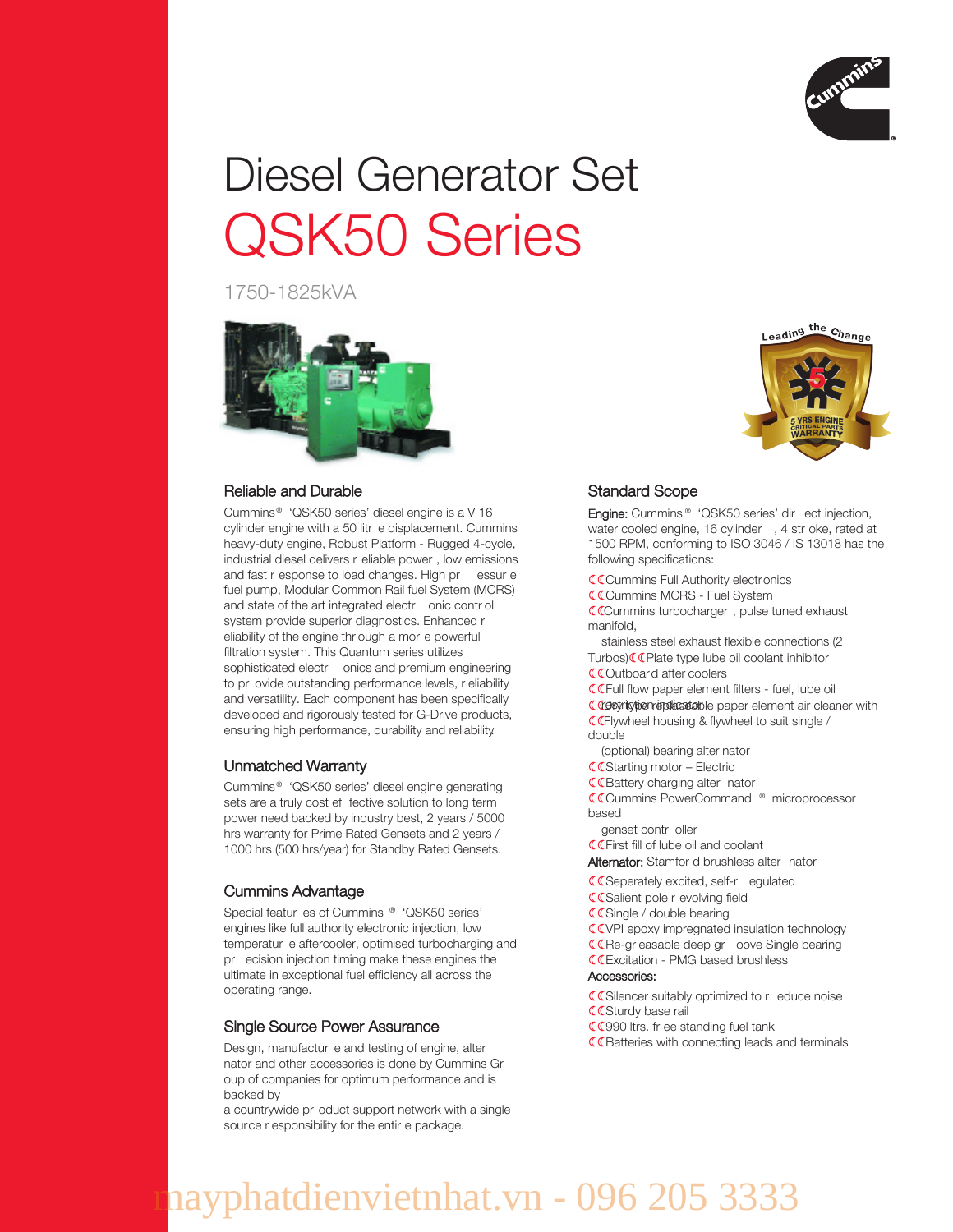#### **Optionals**

Engine: PHE, No Cool

Alternator: Space heater , R TDs (Std. for HT), BTDs, Double Bearing

Control Panel: PC3.3- Bargraph for PC3.3 Panel with kW, Power factor , Frequency ,Current, Voltage - Remote HMI AMF control panel, Battery charger , Remote/Auto start panel, Auto/ Manual synchronizing panel, Audio/Visual annunciation for faults, Auxilary Output relays

## Control panel: PowerCommand® PC 3.3



The PowerCommand <sup>\*</sup> control system is an integrated microprocessor based generator set contr ol system pr oviding voltage r egulation, engine protection, alter nator protection, operator interface and isochr onous gover ning.

AmpSentry<sup>™</sup> - Includes integral AmpSentry<sup>™</sup> protection, which provides a full range of alter nator protection function which are matched to the alter nator provided.

Power Management - Control function provides battery monitoring, testing and a smart starting contr ol system.

Advanced Control Methodology - Three phase sensing, FET based full wave r ectified voltage regulation and a PWM output for stable operation with all load types.

Communications Interface – Control comes standar d with PCCNet and Modbus interface.

Regulation Compliant – Prototype tested: UL, CSA and CE compliant.

Service - InPower<sup>™</sup> PC-based service tool available for detailed diagnostics, setup, data logging and fault simulation.

Reliable Design - For reliable operations in harsh environment.

#### Multi-language support

Independent of PC/ laptop for setting up

### Operator panel features

**Operator Panel Features** - The operator panel, in addition to the alter nator, displays the Utility/ AC Bus data.

#### Operator/ Display Functions

- 320 x 240 pixels graphic LED backlight LCD with bar graph for displaying electrical parameters
- Auto, manual, start, stop, fault r eset and lamp test/panel lamp switches
- Alpha-numeric display with pushbuttons
- LED lamps indicating genset running, r emote start, not in auto, common shutdown, common war ning, manual run mode, auto mode and stop

#### Paralleling Control Functions

- Digital frequency synchr onization and voltage matching
- Isochronous kW and kvar load sharing contr ols
- Droop kW and kvar contr ol
- **C** Cync check
- Extended paralleling (Peak Shave/Base Load)
- Digital power transfer contr ol (AMF) provides load transfer operation in open or closed transition or soft (ramping) transfer mode

#### Alternator Data

- Line-to-neutral and line-to-line AC volts
- 3-phase AC current
- **C C** Frequency
- **C**kW, kvar, power factor kVA (three phase and total)

#### Engine Data

- **CCDC** voltage
- Engine speed
- Lube oil pressure
- **CO** Coolant temperature/ low level
- Comprehensive FAE data (where applicable)

#### Other Data

- **C** Genset model data
- **C** Cstart attempts, starts, running hours, kW hours
- Load profile (operating hours at % load in 5%
- increments)  $\mathbb C$  Fault history
- Data logging and fault simulation (requires InPower)

#### Standard control functions

#### Digital Governing

- Integrated digital electronic isochronous governor
- Temperature dynamic governing

#### Digital Voltage Regulation

- Integrated digital electronic voltage regulator
- 3-phase, 4-wire line-to-line sensing
- **C** Configurable torque matching

#### AmpSentryTM AC Protection

- $\mathbb C$   $\mathbb C$  AmpSentry <sup>TM</sup> protective relay
- Over current and short circuit shutdown
- Over current warning
- **C** Csingle and three phase fault regulation
- **C** COver and under voltage shutdown
- Over and under frequency shutdown
- **C** COverload warning with alarm contact
- Reverse power and reverse var shutdown
- Field overload

#### Engine protection

- **C** C Battery voltage monitoring, protection and testing
- $\mathbb C$  Cover speed shutdown
- Low oil pressure warning and shutdown
- High coolant temperature warning and shutdown
- Low coolant level warning or shutdown
- Low coolant temperature warning
- Fail to start (over crank) shutdown
- Fail to crank shutdown
- **C** Cranking lockout
- **C** CSensor failure indication
- Low fuel level warning or shutdown

#### Telematics Offerings

- Fault Code Alerts on Email & SMS
- **C** Advisory Services
- **C** Fuel Level Monitoring on Email & SMS
- **K** Multiple Gensets Central Monitoring
- **C** Automatic Reports Generation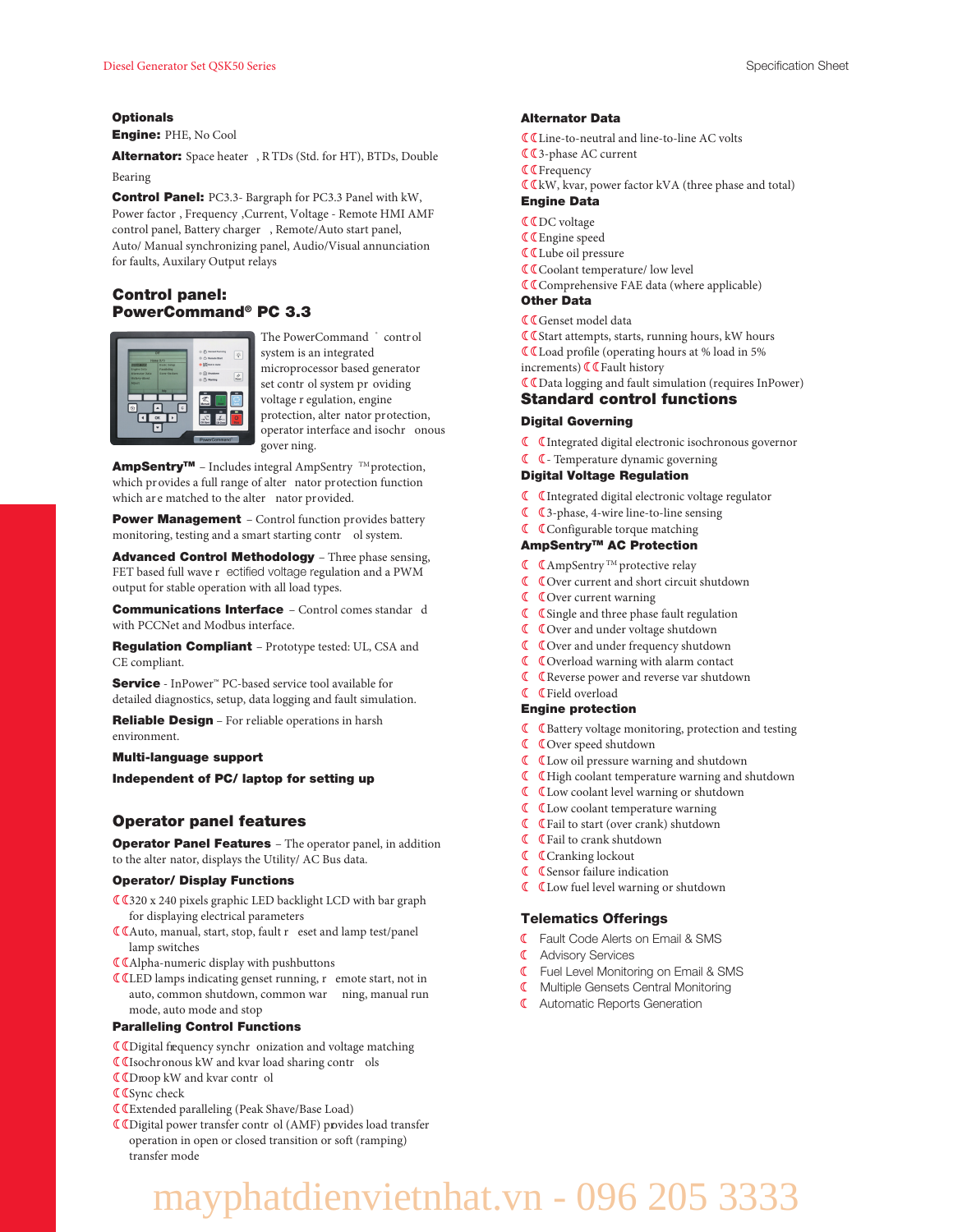# Technical Data

| Generator set specification                |                                     |  |  |
|--------------------------------------------|-------------------------------------|--|--|
| Model                                      | C1750D5P (Rad)/ C1825D5P (HE)       |  |  |
| Rating                                     | Prime                               |  |  |
| Power Rating kV A/Kwe                      | 1750/1400 (Rad) 1800/1440 (HE)      |  |  |
| Output Voltage and Fr equency              | 415 V olts-50 Hz                    |  |  |
| Power Factor                               | $0.8$ (lag)                         |  |  |
| No. of phases                              | 3                                   |  |  |
| <b>Engine specifications</b>               |                                     |  |  |
| Make                                       | Cummins                             |  |  |
| Model                                      | QSK 50 G10                          |  |  |
| No. of cylinders                           | $16 \text{ V}$ ee'                  |  |  |
| Aspiration                                 | Turbocharged-After cooled           |  |  |
| Bore and Str oke                           | 159 mm x 159 mm                     |  |  |
| Displacement                               | 50 liters                           |  |  |
| Output                                     | 2000 BHP (1491KWm)                  |  |  |
| Fuel consumption @ 75% load                | $257$ lph $(HE)$                    |  |  |
| Fuel consumption @ 100% load               | 341 lph (HE)                        |  |  |
| Total wet weight (DG Set-Open)             | Max 10709 kgs                       |  |  |
| Length x W idth x Height (DG set-Open)     | 6115 mm X 2167 mm X 2483 mm         |  |  |
| Compression Ratio                          | 15:1                                |  |  |
| Piston Speed                               | $7.95 \text{ m/s}$                  |  |  |
| Governor / Class                           | Electronic/A1                       |  |  |
| Lubricating oil sytem capacity             | 235 liters                          |  |  |
| Coolant capacity (Engine only)             | 140.1 lits.                         |  |  |
| Combustion air intake @100 % load (+/- 5%) | 4017 cfm / 114 m $\frac{3}{min}$    |  |  |
| Fan air flow across radiator               | <b>RTF</b>                          |  |  |
| Exhaust Temperatur e                       | 484.4 °C                            |  |  |
| Alternator specifications                  |                                     |  |  |
| Make                                       | Stamfor d-LT                        |  |  |
| Frame size / Model No.                     | <b>PI734E</b>                       |  |  |
| Voltage Regulation                         | $+0.5%$                             |  |  |
| Insulation                                 | Class H                             |  |  |
| Standar d Enclosur e                       | IP 23                               |  |  |
| Winding Pitch                              | $2/3$ Pitch                         |  |  |
| Stator W inding                            | Double Layer lap, form wound        |  |  |
| Rotor                                      | Dynamically balanced with grade 2.5 |  |  |
| Wave form distortion                       | No load 1.5% non-distorting,        |  |  |
|                                            | balanced linear load <5%            |  |  |
| Telephone interfer ence Factor             | Better than 50                      |  |  |
| Total Harmonic Factor                      | Better than 2%                      |  |  |
|                                            |                                     |  |  |

*\*- With External Cooling system RTF- Refer to Factory*

#### Conformance standards

IS 4722, BS 5000, IS 1460, ISO 8528, ISO 13018, ISO 3046

#### Rating definitions

Prime Power (PRP):

Applicable for supplying power to varying electrical load for unlimited hours. Prime Power (PRP) is in accor dance with ISO 8528. T en percent overload capability is available in accor dance with ISO 3046.

Standby power: Applicable for supplying power to varing electical load for duration of power interrupting of a r eliable utility source. Emergency Stanby Power (ESP) is in accor dance with ISO 8528. Fuel stop power in accor dance with ISO 3046, AS 2789, DIN 6271 and ISO 13018.

- Fuel consumption data is based on diesel having specific gravity of 0.85 and conforming to IS:1460

- Fuel consumption tolerance is +5%